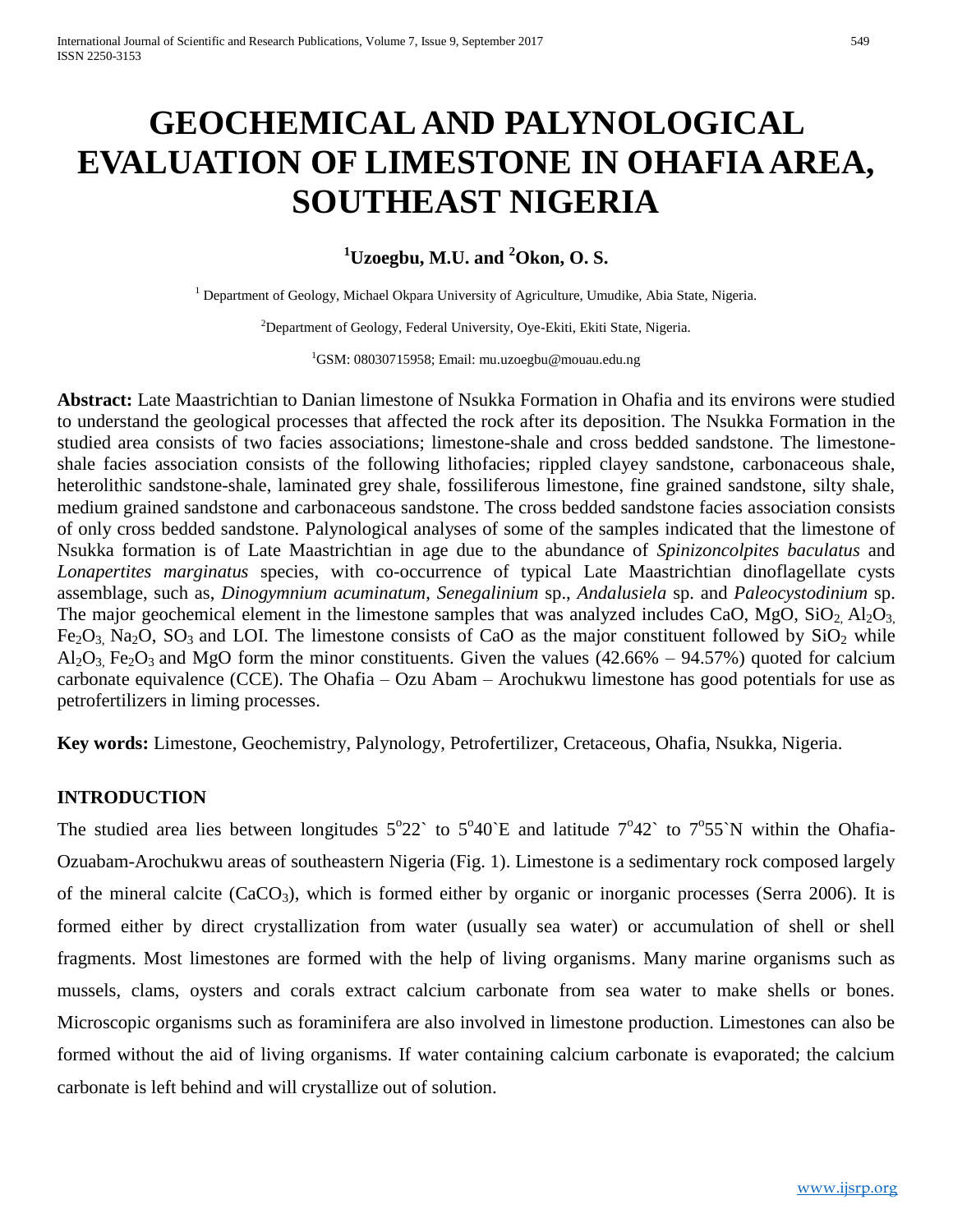Nigeria is endowed with large deposits of limestones in various parts of the country. Some appreciable deposits of limestones also occur in the Nsukka and Imo Formations. From the proposed study, these limestone deposits which occur in association with shales, fine grained sandstones and siltstones trend in a northwest to southeasterly direction from Onukwu to Ndi Uduma Ukwu in the north, through Ndi Okorie and Ndi Okereke to Asaga village in Southern Arochukwu which have a southward extension into the Obotme area (Ekwere *et al,* 1994) of the Calabar Flank. Reyment (1965) observed that the Nsukka Formation outcropping southwards of Okigwe consist of bands of fossiliferous limestones interbedded with sandstones, shales and sandy shales.

This paper deals with the evaluation of geochemical, palynological and depositional environment of limestone sediment in Ohafia-Arochukwu Areas of southeastern Nigeria.



Fig.1: Geologic map of the studied area showing outcrop locations [in set: map of Nigeria showing location of the studied area (modified from Ephraim and Odumodu, 2015)].

## **STRATIGRAPHICAL SETTING**

.

The oldest Sedimentary basin in Nigeria, the Benue –Abakaliki Trough originated in the Early Cretaceous as the failed rift associated with the opening of the South Atlantic (Reyment, 1965). The Benue Trough was filled by the Coniacian time. Some tectonic movements culminated into the Santonian epierogenic uplift and folding of the Albian-Coniacian sediment into the Abakaliki Anticlinorium along a NE-SW axis. The structural inversion of the trough led to the subsidence of the Afikpo Sub Basin and Afikpo Syncline on the west and southeast of the anticlinorium respectively.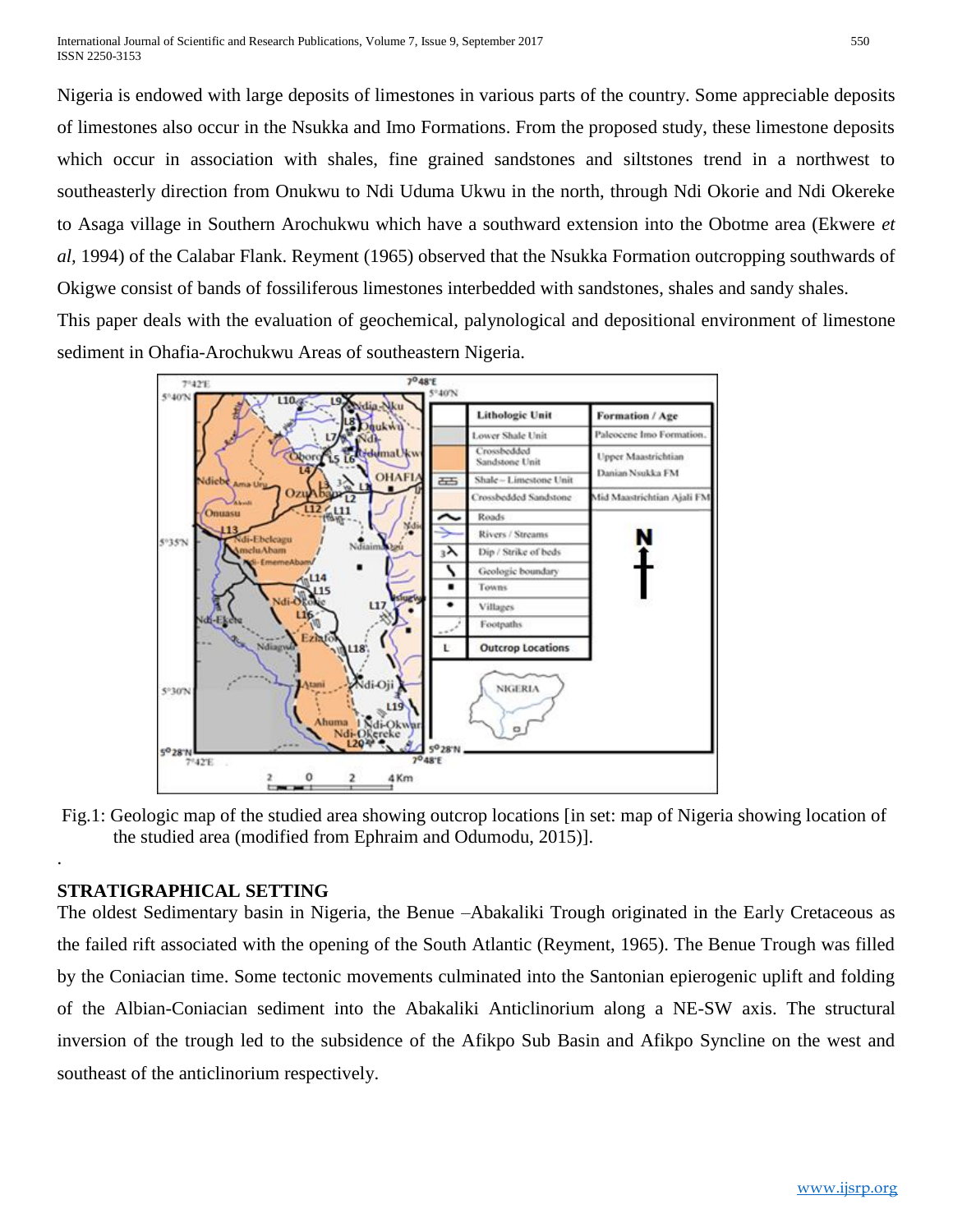Ojoh (1990) had noted that basin subsidence in the southern Benue Trough was spasmodic, being a high rate in pre-Albian time, low in the lower Cenomanian, and very high in the Turonian, which was related to the important phase of platform subsidence. This is taught to be the actual time of initiation of the Afikpo subbasin creation, a process that gained momentum in the Coniacian and climaxed during the Santonian thermotectonic event. Thus the localized subsidence on the western reach of the southern Benue Trough and the continued sea level rise into the Coniacian, led to the installation of the Anambra Basin (Ojoh 1990).

Afikpo sub basin is sandwiched between Benue Trough and the Niger Delta. The main implication is that, after the Santonian thermo-tectonic event, there must have been a thermal decay, i.e. a detumescent stage that produced sag on which at least part of the Afikpo sub basin became superimposed. In the same manner, the establishment of the Niger Delta sedimentary regime from the Paleocene must have taken advantage of continued thermal sag. According to McKenzie (1978), there is usually a distinct thermal sag stage involved in post rift basin formation in response to the cooling and contraction of the lithosphere and the asthenosphere that were thermally perturbed during the earlier rifting process.

|                                       |                                         |             |                                                                             |                                                              | <b>REMARKS</b>                                    |                                      |                                                                 |  |
|---------------------------------------|-----------------------------------------|-------------|-----------------------------------------------------------------------------|--------------------------------------------------------------|---------------------------------------------------|--------------------------------------|-----------------------------------------------------------------|--|
| <b>AGE</b>                            | <b>SEDIMENTARY</b><br><b>SEQUENCE</b>   |             | <b>LITHOLOGY DESCRIPTION</b>                                                | <b>DEPOSITIONAL</b><br><b>ENVIRONMENT</b>                    | Coal<br>Rank                                      | <b>ANKPA</b><br>SUB-<br><b>BASIN</b> | <b>ONITSHA</b><br>SUB-<br><b>BASIN</b>                          |  |
| <b>MIOCENE</b><br><b>OLIGOCENE</b>    | OGWASHI-<br>ASABA FM.                   |             | Lignites, peats,<br>Intercalations of<br>Sandstones &<br>shales             | Estuarine<br>(off shore bars:<br>Intertidal flats)           | Liginites                                         |                                      | <b>REGRESSION</b>                                               |  |
| <b>EOCENE</b>                         | AMEKE/NANKA<br><b>SAND</b><br>FM.       |             | والموارد والمحارب<br>- 1<br>Clays, shales,<br>Sandstones<br>& beds of grits | v.<br>Subtidal, intertidal<br>flats, shallow marine          | Unconformitv                                      | <b>TROBETON</b>                      | (Continued<br>Transgression<br>Due to geoidal                   |  |
| <b>PALEOCENE</b>                      | <b>IMO SHALE</b>                        |             | Clays, shales<br>& siltstones                                               | Marine                                                       |                                                   | (? MINOR                             | Sea level rise)                                                 |  |
|                                       | <b>NSUKKA FM.</b>                       |             | Clays, shales, thin<br>sandstones & coal<br>seams                           | ? Estuarine                                                  | Sub-<br>bituminous                                | <b>REGRESSION</b>                    |                                                                 |  |
| MAROTAGORA I                          | AJALI SST.                              | u.          | Coarse sandstones.<br>Lenticular shales,<br>beds of grits &<br>Pebbls.      | Subtidal, shallow<br>marine                                  |                                                   |                                      |                                                                 |  |
|                                       | MAMU FM.                                |             | Clays, shales,<br>carbonaceous<br>shale, sandy shale<br>& coal seams        | Estuarine/ off-shore<br>bars/tidal flats/<br>chernier ridges | Sub-<br>bituminous                                | Movement)                            | <b>TRANSGRESSION</b><br>(Geoidal sea level<br>Rise plus crustal |  |
| <b>CAMPANIAN</b>                      | ENUGU/<br><b>NKPORO SHALE</b>           |             | Clays & shales                                                              | Marine                                                       | 3rd Marinel<br>cycle                              |                                      |                                                                 |  |
| <b>CONIACIAN-</b><br><b>SANTONIAN</b> | <b>AWGU SHALE</b>                       |             | Clays &<br>shales                                                           | Marine                                                       | Unconfor mit v<br>2 <sup>nd</sup> Marine<br>cycle |                                      |                                                                 |  |
| <b>TURONIAN</b>                       | <b>EZEAKU SHALE</b><br>us non mandar ar |             | ਹਾਰ ਹਾਰ ਹਨ                                                                  | <u>ੱ ਹਰਾਰ ਹਰਾਰ ਹ</u>                                         | Unconfor mity                                     |                                      |                                                                 |  |
| <b>CENOMANIAN</b>                     | <b>ODUKPANI FM</b>                      |             |                                                                             |                                                              | 1 <sup>st</sup> Marine                            |                                      |                                                                 |  |
| <b>ALBIAN</b>                         | ASU RIVER GP.                           |             |                                                                             |                                                              | cycle                                             |                                      |                                                                 |  |
| PALEOZOIC                             | <b>START START</b><br>B<br>S<br>A       | Е<br>Е<br>м | N<br>т<br>С<br>O                                                            | P<br>E X<br>м                                                | Unconfor mit v                                    |                                      |                                                                 |  |

Fig. 2: The stratigraphy of the Anambra Basin, Nigeria (After Uzoegbu et al., 2013).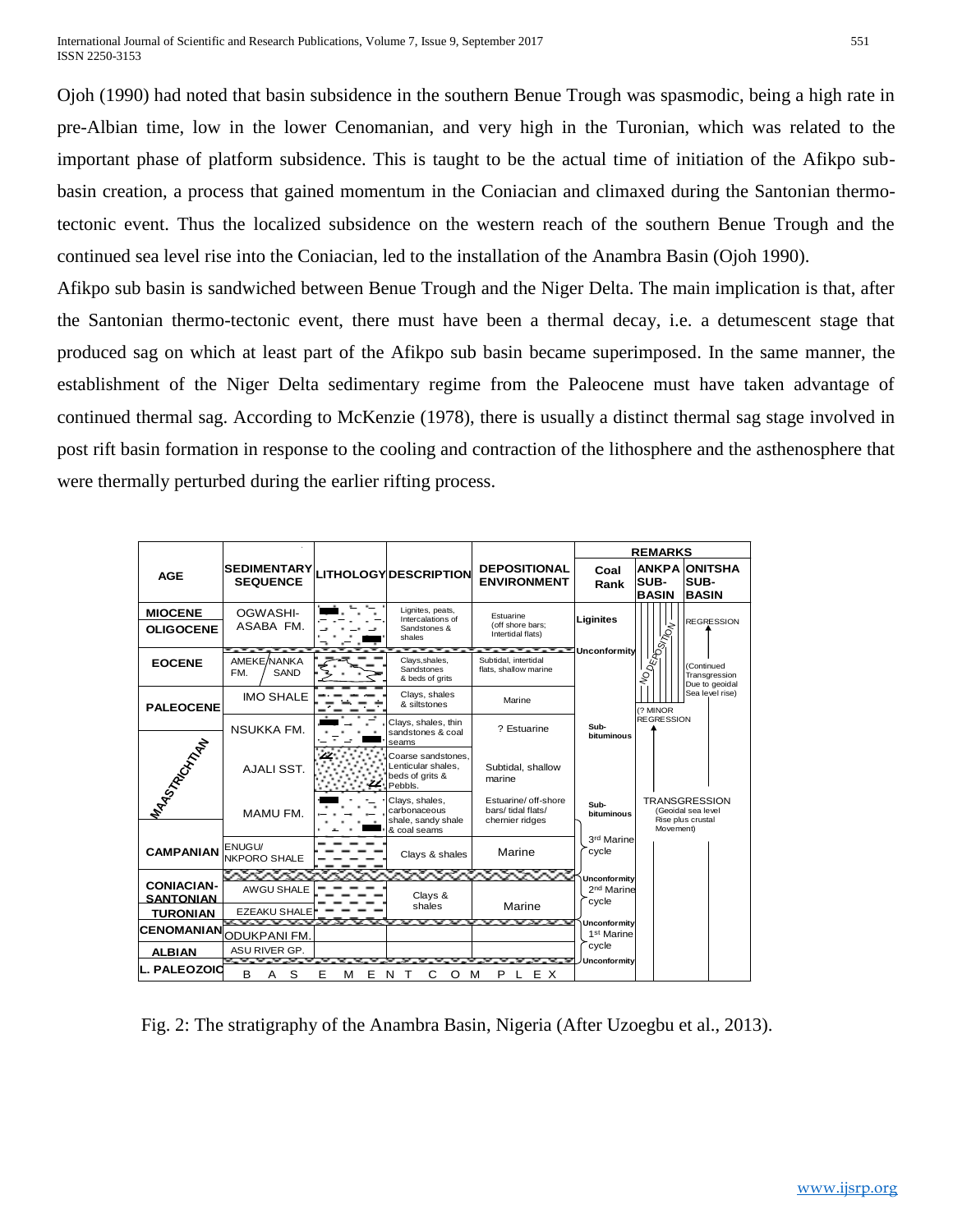These newly subsided sedimentary basins, including the Afikpo Syncline, received sediments from the Campanian to Paleocene (Fig. 2). Sedimentation began subsequently in the Anambra Basin during post-Santonian times (Murat, 1972; Petters, 1978) after the deformation and uplift of the Abakaliki-Benue Trough. The uplifted Abakaliki anticlinorium supplied sedimentary detritus that were used to fill the basins from the Late Cretaceous to Early Tertiary times. The basal sedimentary formation in the Afikpo sub basin and the Afikpo Syncline is the Nkporo Formation. The Nkporo Formation is successively overlain by the Mamu Formation which in turn is overlain by the Ajali Sandstone. This Transgressive cycle is capped with the deposition of the Late Maastrichtian Nsukka Formation. The Nsukka Formation is successively overlain by the Paleocene Imo Formation, Eocene Ameki Formation and the Ogwashi Asaba Formation which have lateral continuities with the formations in the Niger Delta Basin.

#### **MATERIALS AND METHODS**

A total of sixteen representative samples of limestones were collected from the studied area and were subjected to laboratory analyses for geochemical and palynological studies. For palynological analysis the samples were treated with hydrochloric acid (HCL) to remove any carbonate and then thoroughly washed with distilled water after decanting the HCL. The addition of hydrofluoric acid (HF) to the samples was to dissolve and wash the silicates. The samples were further treated first with warm 36% HCL and then cold HCL to remove the fluoride gels. The separation of pollens and spores were done by adding 0.5% HCL and transfer the samples into small 15cc. Centrifuge tubes. The 0.5% HCL is decanted after centrifuging and the zinc bromide (s.g 2.2) was added and properly stirred with glass rod. The floating top part consisting of organic material was gently decanted into another tube. The organic material is then thoroughly washed with distilled water, dried and prepared for microscopic identifications.

The same number of samples was subjected to geochemical analysis and loss on ignition (LOI). Determination of geochemical information was performed by pressed rock-powder pellets using an XRF method developed and calibrated for carbonate rocks. 5g of the rock powder of each of the sample was weighed out and mixed with a few drops of polyvinyl alcohol and was spread for drying and to form a "puck". Further, a boric acid (backing) was placed on top of the rock powder and a pellet formed by applying pressure of 15 tons for about 15 seconds. After drying, the pellets were placed in the sample holder of the XRF spectrometer, and the fluorescence was measured at eight elements include  $SiO_2$ ,  $Al_2O_3$ ,  $Fe_2O_3$ ,  $MgO$ ,  $CaO$ ,  $Na_2O$ ,  $K_2O$ , and  $SO_3$ . For the loss on ignition (LOI), 1.0 g of each powdered sample was weighed into a porcelain crucible. Crucibles containing the samples were loaded on a silica tray and placed in a furnace that had been preheated to  $350^{\circ}$ C. The temperature was raised to  $1100^{\circ}$ C and the samples were held at this temperature for  $2.5 - 3$  hours. The furnace was allowed to cool to approximately  $650^{\circ}$ C and the samples were removed and placed in a dessicator.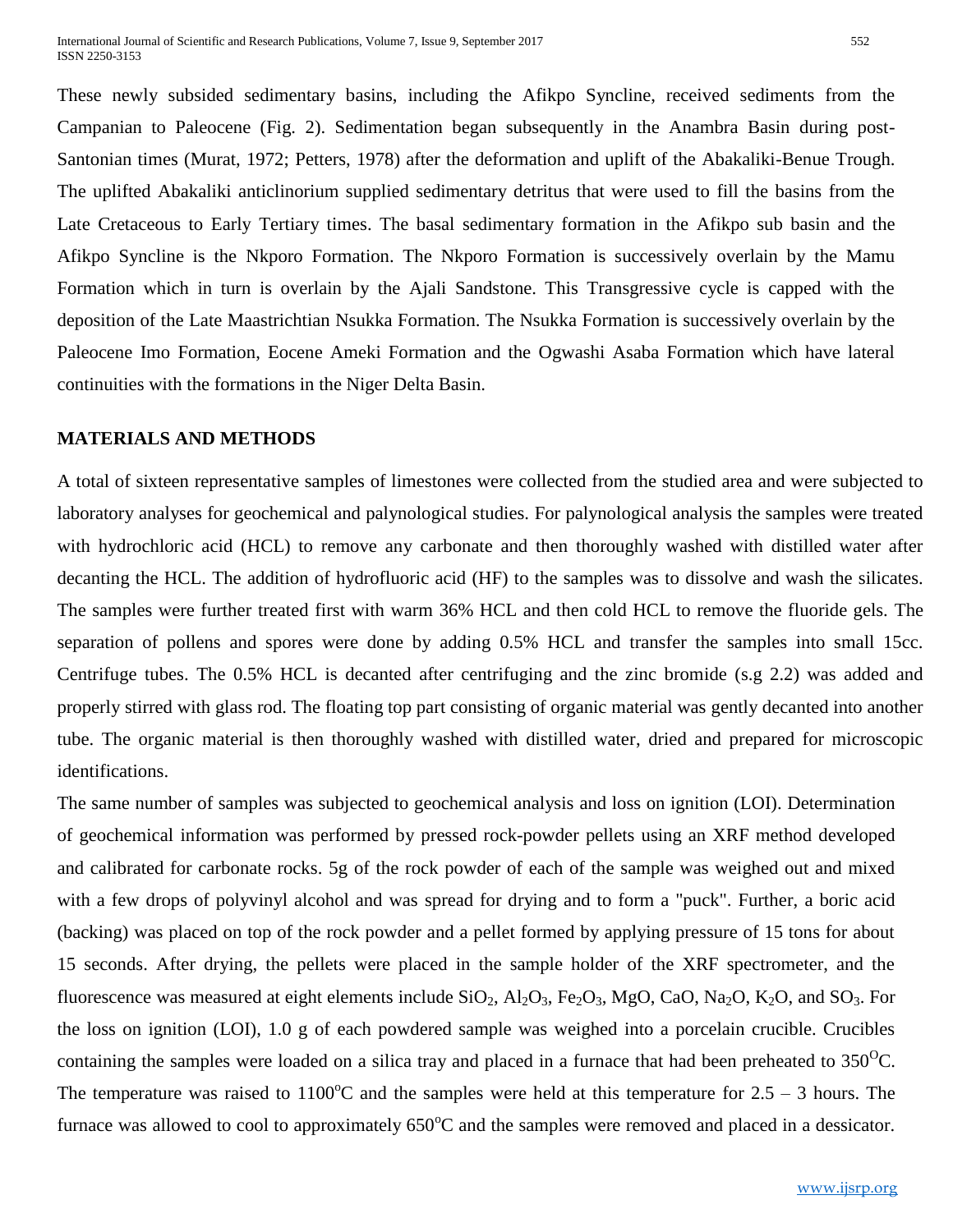When cooled to room temperature, the crucibles were weighed and the weight loss (LOI) recorded. The %LOI was added to the total % element oxides and the sum was found to be close to 100. The detection limit for all the major element oxides is 0.01%. The only exceptions are  $Fe<sub>2</sub>O<sub>3</sub>$  and K<sub>2</sub>O which have a detection limit of 0.04%.

#### **RESULTS AND DISCUSSION**

The limestone outcrops trend in a northwest – southeasterly direction from Ndi Uduma Ukwu in the north through Ndi Okorie to Ndi Okereke in the south. The limestones occur as beds or boulders within the shalelimestone unit. The outcrops are observed at road cuts, track roads, stream and river beds/channels and farmlands. Macroscopic examination of the limestones has revealed the presence of several fossils such as gastropods and bivalves. The limestones are also milkish white to light grey in colour, fine to medium grained with fossils and clay balls forming a coarse fraction. In the northern part of the studied area especially around Onukwu and Ndi Uduma Ukwu the limestones contain a lot of detrital input which appears to decrease southwards.

#### *Palynology*

The photomicrograph indicates some key palynomorphs species observed from the studied samples (Fig. 3). The samples 11, 16 and 26 were dated Late Maastrichtian age on the basis of high abundance of the *Spinizoncolpites baculatus* and *Lonapertites marginatus* species, with co-occurrence of typical Late Maastrichtian dinoflagellate cysts assemblage, such as, *Dinogymnium acuminatum*, *Senegalinium* sp., *Andalusiela* sp., and *Paleocystodinium* sp. (Table 1, 2). Sample 19 was assigned to Paleocene age based on high dominance of *Proxapertite operculatus*, with low occurrence of *Longapertites marginatus* and *Spinizonocolpites baculatus* species (Table 2), (Germeraad *et al*., 1968). The age however was further strengthened by the absence of a typical Late Maastrichtian species, *Dinogymnium acuminatum,* in the above samples.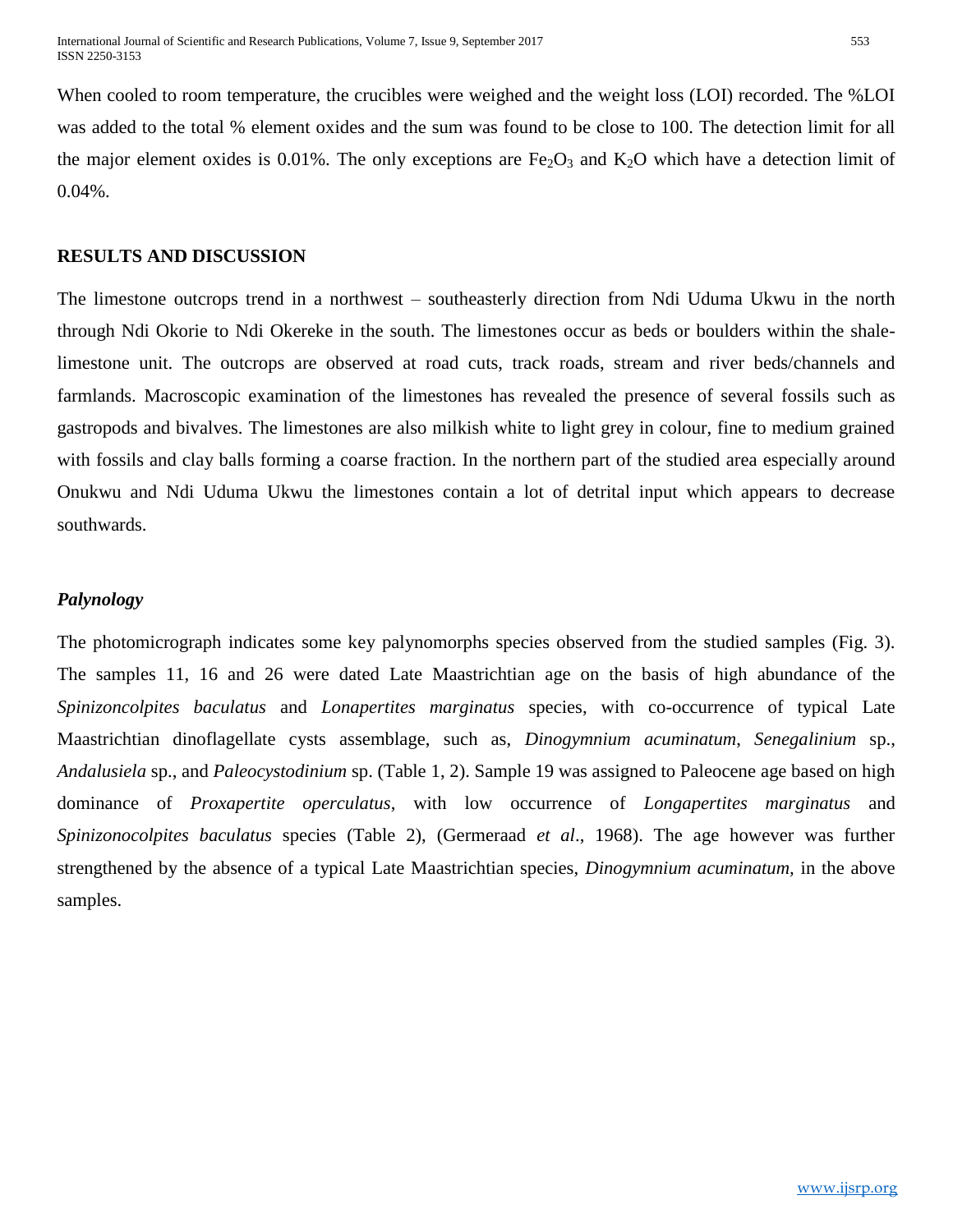

Fig. 3: The photomicrographs of some palynomorphs from the studieded samples (Numbers represent the individual species such as 1. *Proxapertites operculatus,* 2. *Foveotriletes margaritae,* 3. *Spinizonocolpites echinatus,* 4. *Echitriporites trianguliformis,* 5. *Ctenolophonidites costatus,* 6. *Buttinia andreevi,* 7. *Cyathidites minor,* 8. *Retitricolporites irregularis,* 9. *Mauritidiites crasibaculatus,* 10. *Proxapertites cursus,* 11. *Laevigatosporites ovatus,* 12. *Monoporites annulatus,* 13. *Oligosphaeridium complex,* 14. *Apectodinium homomorphum,* 15. *Coronifera oceanic,* 16. *Dinogymnium acuminatum*).

Reijers et al. (1997) in a study of the Afikpo sub basin suggested that the depositional environment of the Nsukka Formation was mainly a fluvial setting with some marine incursions that mixed in shoreface sedimentation. Mode (2004) using lithofacies with microfaunal data and suggested that the formation was deposited in a foreshore to shoreface and inner shelf environments. Adekoya et al (2011) and Nwajide (2005) studied lithofacies and palynofacies of the formation and concluded that the sediments were deposited in paralic and marine settings. Odumodu and Ephraim (2007), based on pebble morphometric results inferred a

Table 1: The occurrence and distributions of terrestrial sporomorphs in the studied samples.

| <b>Palynomorph Species</b> | Sample 16 | Sample19 | Sample 26 | Sample 28 |
|----------------------------|-----------|----------|-----------|-----------|
| <b>Terrestrial Species</b> |           |          |           |           |
| Schizosporis parvus        |           |          |           |           |
| Verrucatosporites usmensis |           |          |           |           |
| Laevigatosporites ovatus   |           |          |           |           |
| Cyathidites minor          |           |          |           |           |
| Leiotriletes adriennis     |           |          |           |           |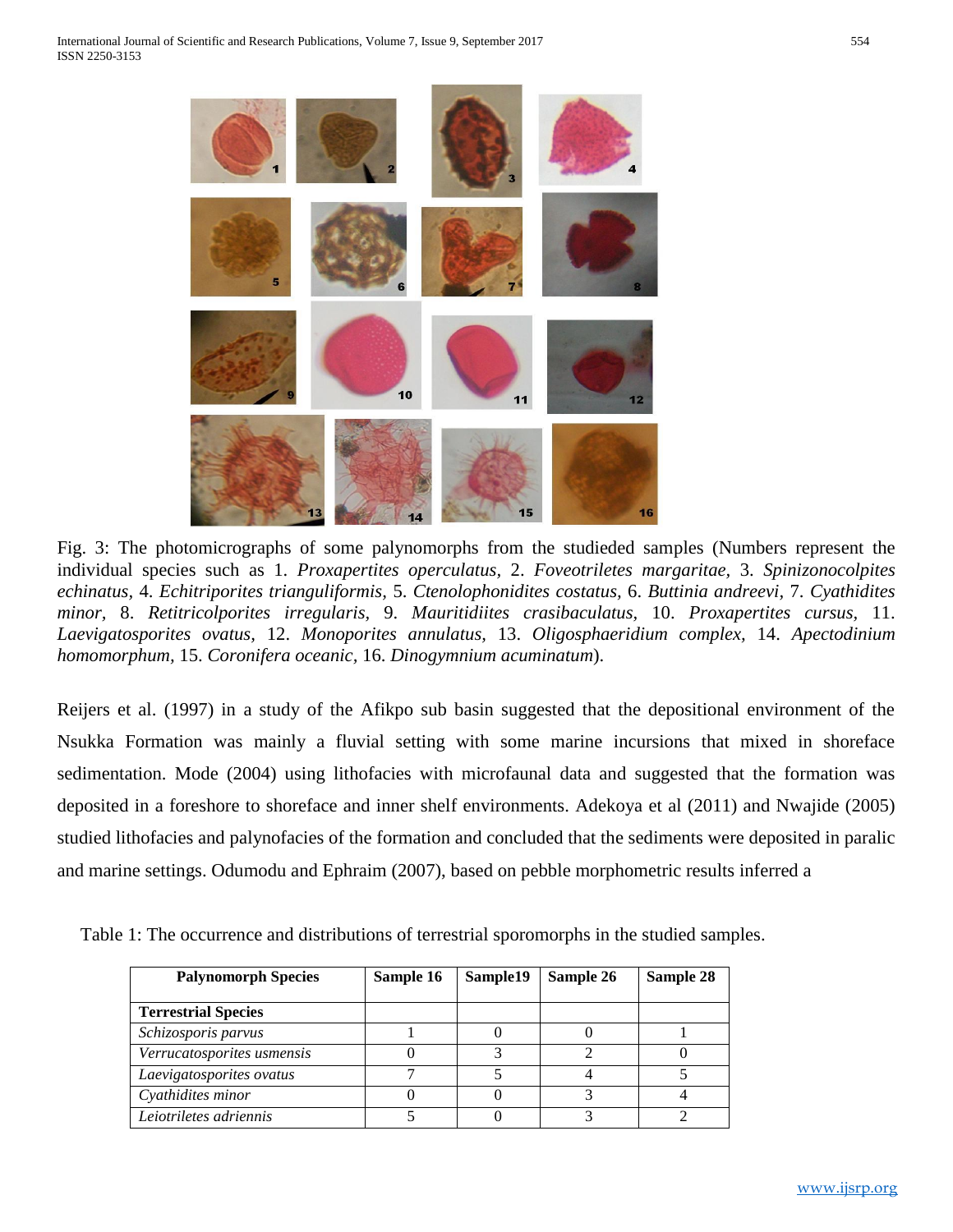| Cyathidites austrialis            | 1                | 1                | 1                | 0              |
|-----------------------------------|------------------|------------------|------------------|----------------|
| Distaverrusporites simplex        | $\overline{2}$   | $\mathbf{0}$     | 3                | $\overline{0}$ |
| Cingulatisporites ornatus         | $\overline{2}$   | $\theta$         | $\overline{2}$   | $\overline{4}$ |
| Foveotriletes margaritae          | 1                | $\overline{0}$   | $\overline{0}$   | 1              |
| Spinizonocolpites echinatus       | 1                | $\overline{2}$   | $\boldsymbol{0}$ | 1              |
| Spinizonocolpites baculatus       | $\overline{7}$   | 1                | 9                | 5              |
| Proxapertites cursus              | 1                | 3                | $\theta$         | 0              |
| Retitricolporites irregularis     | $\overline{2}$   | $\overline{2}$   | $\theta$         | $\theta$       |
| Ctenolophonidites costatus        | $\overline{0}$   | $\overline{3}$   | $\boldsymbol{0}$ | $\theta$       |
| Proxapertites operculatus         | $\boldsymbol{0}$ | 12               | $\overline{2}$   | 1              |
| Pachydermites diederixi           | 3                | $\boldsymbol{0}$ | $\boldsymbol{0}$ | $\mathbf{0}$   |
| Tricolpites hians                 | $\overline{2}$   | $\theta$         | 1                | $\overline{2}$ |
| Longapertites marginatus          | 5                | 1                | 7                | 7              |
| Psilatricolporites operculatus    | 1                | $\mathbf{0}$     | 1                | $\overline{0}$ |
| Echiperiporites icacinoides       | $\mathbf{0}$     | $\mathbf{0}$     | 1                | $\theta$       |
| Mauritidiites crassibaculatus     | $\overline{3}$   | $\overline{c}$   | $\overline{4}$   | $\theta$       |
| Liliacidites nigeriensis          | $\boldsymbol{0}$ | $\overline{2}$   | $\boldsymbol{0}$ | $\overline{4}$ |
| Striatopollis catatumbus          | 1                | $\mathbf{0}$     | $\overline{0}$   | 1              |
| Monocolpites marginatus           | 3                | $\overline{0}$   | $\overline{2}$   | 4              |
| Monoporites annulatus             | $\overline{0}$   | 1                | $\mathbf{0}$     | $\overline{2}$ |
| Psiltricolporites minutes         | $\boldsymbol{0}$ | $\overline{c}$   | $\mathbf{0}$     | $\theta$       |
| Psiltricolporites crassus         | $\mathbf{0}$     | 3                | 1                | $\theta$       |
| Scabratriporites simpliformis     | $\overline{0}$   | $\overline{2}$   | $\overline{0}$   | $\theta$       |
| Syncolpites marginatus            | $\boldsymbol{0}$ | $\boldsymbol{0}$ | $\boldsymbol{0}$ | $\overline{c}$ |
| Retibrevitricolpites triangulates | $\mathbf{1}$     | $\overline{3}$   | $\overline{0}$   | $\overline{0}$ |
| Psilatriporites rotundus          | $\mathbf{0}$     | 1                | $\mathbf{0}$     | $\theta$       |
| Retidiporites magdalenensis       | $\overline{0}$   | $\overline{0}$   |                  | 3              |
| Echitriporites trianguliformis    | 1                | $\overline{0}$   | 3                | $\mathbf{1}$   |
| Proteacidites dehaani             | $\overline{2}$   | $\mathbf{0}$     | $\overline{2}$   | 1              |
| Inaperturopollenites hiatus       | $\overline{0}$   | 1                | $\overline{0}$   | $\mathbf{0}$   |
| Striamonocolpites rectostriatus   | 1                | $\mathbf{0}$     | $\overline{0}$   | $\mathbf{0}$   |
| Constructipollenites ineffectus   | $\overline{2}$   | $\overline{0}$   | 1                | $\overline{c}$ |
| Buttinia andreevi                 | $\overline{2}$   | $\theta$         | 3                | 1              |

beach depositional environment, with considerable fluvial influence for the sandstone facies of the Nsukka Formation in Ozuabam area. Oti (1983) investigated the mineralogy, petrology and phosphate mineralization of these limestones. Kumaran and Rajshekhar (1992) studied the foraminiferal linings in the limestones. Mbuk et al (1994) discussed the fossil contents of the Nsukka Formation in the Ohafia-Ozu Abam area.

Table 2: The occurrence and distribution of marine species in the examined samples.

| <b>Marine Species</b>       | sample 16 | sample 19 | sample 26 | sample 28 |
|-----------------------------|-----------|-----------|-----------|-----------|
| <b>Dinoflagellate cysts</b> |           |           |           |           |
| Dinogymnium acuminatum      |           |           |           |           |
| Spiniferites ramosus        |           |           |           |           |
| Ceratiopsis sp.             |           |           |           |           |
| Operculodinium centrocarpum |           |           |           |           |
| Andalusiella sp.            |           |           |           |           |
| Glaphyrocysta ordinata      |           |           |           |           |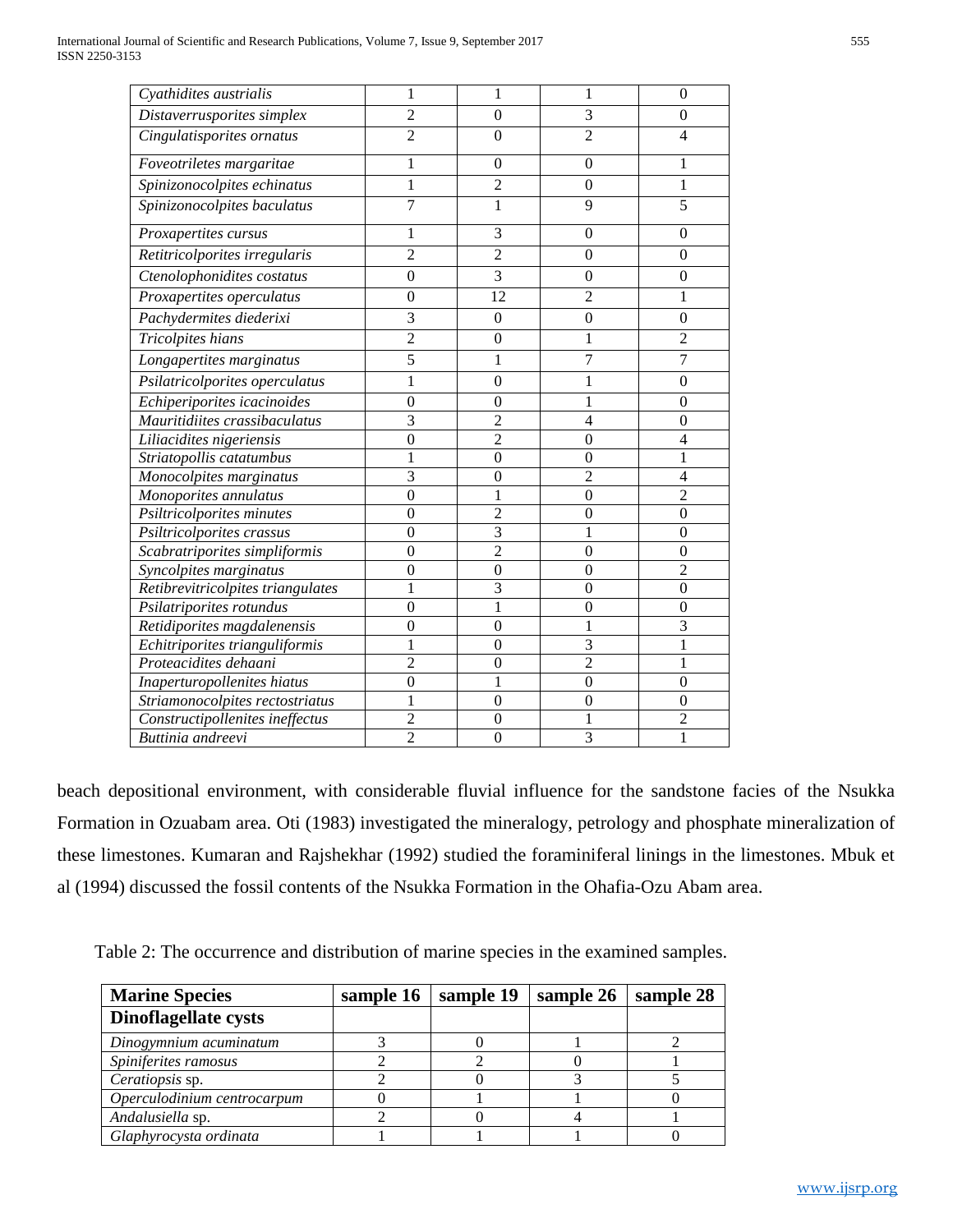| Palaeocystodinium sp.          | 2              | 0              | 3              | 2              |
|--------------------------------|----------------|----------------|----------------|----------------|
| Oligosphaeridium complex       | 0              |                | $\Omega$       | 0              |
| Cordosphaeridium inodes        | 0              | 0              |                | $\overline{0}$ |
| Achomosphaera ramulifera       | 0              | 0              | $\overline{c}$ | $\theta$       |
| Diphyes colligerum             | 0              |                | 0              | 3              |
| Apectodinium homomorphum       | 0              | 10             | $\Omega$       | $\overline{0}$ |
| Damassadinium californica      | 0              | 0              | $\Omega$       | $\theta$       |
| Senegalinium sp.               | 3              | 0              | 3              |                |
| Cleistosphaeridium sp.         | $\theta$       | 0              | $\Omega$       | $\theta$       |
| Coronifera oceanic             | $\overline{0}$ | 0              | 3              |                |
| Adnatosphaeridium              | 0              | 0              | $\Omega$       | $\mathfrak{D}$ |
| multispinosum                  |                |                |                |                |
| Hafniasphaera septata          | $\Omega$       | $\theta$       | $\Omega$       | $\theta$       |
| Cyclonephelium deckonincki     | 0              | $\overline{2}$ | $\Omega$       | $\theta$       |
| Turbiosphaera filose           | $\theta$       | $\mathfrak{D}$ | $\Omega$       | $\overline{0}$ |
| Lingulodinim machaerophorum    | 0              | 0              | $\mathfrak{D}$ | $\overline{0}$ |
| Kallosphaeridium brevibarbatum | 0              | 3              | 0              |                |
| Adnatosphaeridium vittatum     |                |                | $\theta$       | $\theta$       |
| Exocosphaeridium sp.           | $\theta$       | 0              | $\mathfrak{D}$ | $\overline{0}$ |
| Fibrocysta sp.                 | 0              | 3              | $\theta$       | $\mathbf{0}$   |
| Areoligera senoniensis         | $\mathfrak{D}$ | 0              | 3              | 5              |
| Histrichokolpoma rigaudae      | 0              |                | $\Omega$       | 0              |
| Achilleodinium biformoides     | 0              | 0              | $\Omega$       | $\overline{0}$ |
| Cometodinium whitei            |                | 0              | $\overline{2}$ |                |
| Phelodinuim sp.                | 2              | 0              |                | 3              |
| Forams test lining             |                | 0              |                | $\overline{c}$ |

Table 3 described and explained the percentage of individual pollens and spores as well as the depositional environments. Simpson (1956) and Reyment (1965) in their different studies simply described the Nsukka Formation as a paralic sequence. Mode and Odumodu (2014) in their studies on the lithofacies and ichnology of the Late Maastrichtian-Danian Nsukka Formation in the Okigwe area suggested the presence of five lithofacies association that were deposited in several environments ranging from lagoon/bay, upper to lower shoreface through to the proximal offshore.

|            | <b>SAMPLE   PALYNOMORPHS % FREQUENCY</b> |        |                  | <b>PALEOENVIRONMENTS</b>                    |
|------------|------------------------------------------|--------|------------------|---------------------------------------------|
| <b>NO.</b> |                                          |        |                  |                                             |
|            | <b>Spores</b>                            | Pollen | <b>Dinocysts</b> |                                             |
| 16         | 23                                       | 50     | 27               | Marginal marine (near-shore/mangrove swamp) |
| 19         |                                          | 52     | 37               | Marginal marine (proximal estuary)          |
| 26         | 20                                       | 43     | 37               | Marginal marine (near-shore/mangrove swamp) |
| 28         | 20                                       | 46     | 34               | Marginal marine (near-shore/mangrove swamp) |

Table 3: Summary of the *Palynomorphs* % frequency distribution and their paleoenvironmental inferences.

*Geochemistry*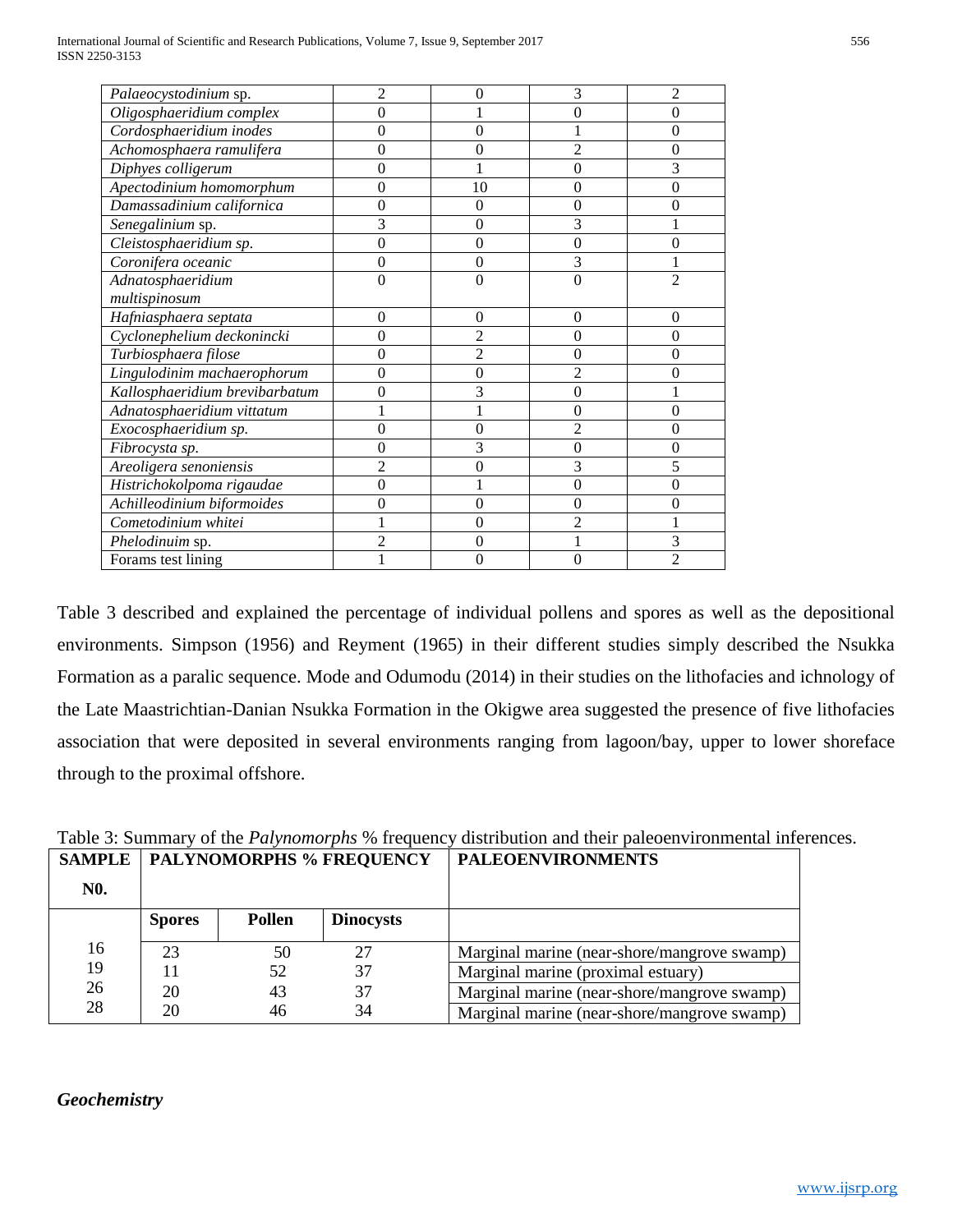The major element in the limestone sample that was analyzed includes CaO, MgO,  $SiO_2$ ,  $Al_2O_3$ ,  $Fe_2O_3$ ,  $Na_2O$ ,  $SO_3$  and LOI. The limestone consists of CaO as the major constituent, next to  $SiO_2$  while  $Al_2O_3$ , Fe<sub>2</sub>O<sub>3</sub> and MgO form the minor constituents. Among the oxides  $Na<sub>2</sub>O$  is almost to nonexistent while  $K<sub>2</sub>O$  occurs in traces (Table 4).

From simple stoichiometric composition employing a  $(CaO)$  and  $CaCO<sub>3</sub>$  ratio of 0.56, the CaO content of the rock translate to calcite (CaCO<sub>3</sub>), values of between 43 and 92 weight %. The measured chemical species that have been analyzed and the results presented as correlation coefficient and as co variation plot. Examination of changes of the measured chemical species with respect to CaO displayed positive correlation, while most of the major insoluble residue components, notably,  $SiO_2$ ,  $Al_2O_3$ ,  $Fe_2O_3$  and  $K_2O$  are significantly decreased with increasing CaO content of the rock. Also strong positive correlation amongst  $SiO_2$ ,  $Al_2O_3$ ,  $Fe_2O_3$  and  $K_2O$  are observed in Figure 4.

The chemical composition of the limestone reflects observed mineralogical compositions. The negative correlation existing between CaO and  $SiO<sub>2</sub>$  suggests that the rock comprises distinct silicate and carbonate fractions. The positive relationships existing between CaO and MgO (Fig. 5) together with distinct negative relationships displayed between MgO and major insoluble residue components, such as  $SiO<sub>2</sub>$  and  $K<sub>2</sub>O$  reflects the presence of dolomite as part of the carbonate phases of the rock. The strong positive correlation exiting between CaO and LOI can

| <b>Sample</b>    | <b>Sample Name</b>     |                  | <b>Chemical Composition (%)</b> |                                |       |      |                 |        | LOI               | CaCO <sub>3</sub> |        |
|------------------|------------------------|------------------|---------------------------------|--------------------------------|-------|------|-----------------|--------|-------------------|-------------------|--------|
| N <sub>0</sub> . |                        | SiO <sub>2</sub> | Al <sub>2</sub> O <sub>3</sub>  | Fe <sub>2</sub> O <sub>3</sub> | CaO   | MgO  | SO <sub>3</sub> | $K_2O$ | Na <sub>2</sub> O | (%)               | $(\%)$ |
| 1                | Osusu Nkwu             | 46.41            | 3.70                            | 3.60                           | 25.06 | 0.34 | 0.20            | 1.60   | 0.02              | 18.12             | 47.06  |
| $\overline{2}$   | Oboro                  | 29.08            | 4.18                            | 4.65                           | 33.68 | 1.10 | 0.55            | 1.09   | 0.01              | 24.77             | 60.78  |
| $\overline{3}$   | Ndi Okereke            | 3.06             | 0.98                            | 1.67                           | 49.94 | 1.38 | 0.16            | 0.06   | 0.00              | 41.96             | 92.82  |
| $\overline{4}$   | Isi Ugwu               | 7.50             | 2.02                            | 5.58                           | 46.24 | 1.07 | 0.44            | 0.13   | 0.00              | 35.96             | 81.08  |
| 5                | Kalayi                 | 3.91             | 1.29                            | 1.95                           | 50.27 | 0.80 | 0.13            | 0.08   | 0.00              | 40.38             | 89.73  |
| 6                | Ozuabam<br>Ohafia Road | 8.87             | 2.19                            | 4.14                           | 46.12 | 1.16 | 0.78            | 0.24   | 0.00              | 35.64             | 80.64  |
| $\tau$           | Ndi Ukpeze             | 36.12            | 3.33                            | 4.69                           | 31.19 | 0.68 | 0.32            | 1.39   | 0.02              | 22.21             | 55.69  |
| 8                | Oduenyi (Imo<br>Shale) | 3.80             | 0.60                            | 1.13                           | 50.74 | 0.75 | 0.13            | 0.14   | 0.01              | 41.64             | 90.01  |
| 9                | Ozuabam<br>Ohafia Road | 9.56             | 2.21                            | 3.89                           | 45.76 | 1.09 | 0.78            | 0.26   | 0.00              | 35.14             | 78.70  |
| 10               | Orua Stream            | 4.51             | 1.10                            | 2.48                           | 49.34 | 1.47 | 0.17            | 0.13   | 0.00              | 40.39             | 77.78  |
| 11               | Oboro                  | 30.88            | 4.33                            | 5.12                           | 32.05 | 1.72 | 0.68            | 1.14   | 0.01              | 23.87             | 56.41  |
| 12               | Ndi Okereke            | 5.61             | 1.17                            | 1.84                           | 49.49 | 1.25 | 0.20            | 0.17   | 0.00              | 39.39             | 91.47  |
| 13               | Ndi Ukpeze             | 36.07            | 3.21                            | 4.12                           | 31.66 | 0.53 | 0.57            | 1.38   | 0.02              | 22.44             | 55.86  |
| 14               | Ozuabam<br>Ohafia Road | 10.09            | 1.86                            | 3.55                           | 45.70 | 1.33 | 0.78            | 0.32   | 0.00              | 35.49             | 83.29  |
| 15               | Kalahi                 | 3.33             | 0.98                            | 1.31                           | 51.25 | 0.92 | 0.17            | 0.07   | 0.00              | 41.29             | 90.90  |

Table 4: Geochemical result obtained from the studied samples.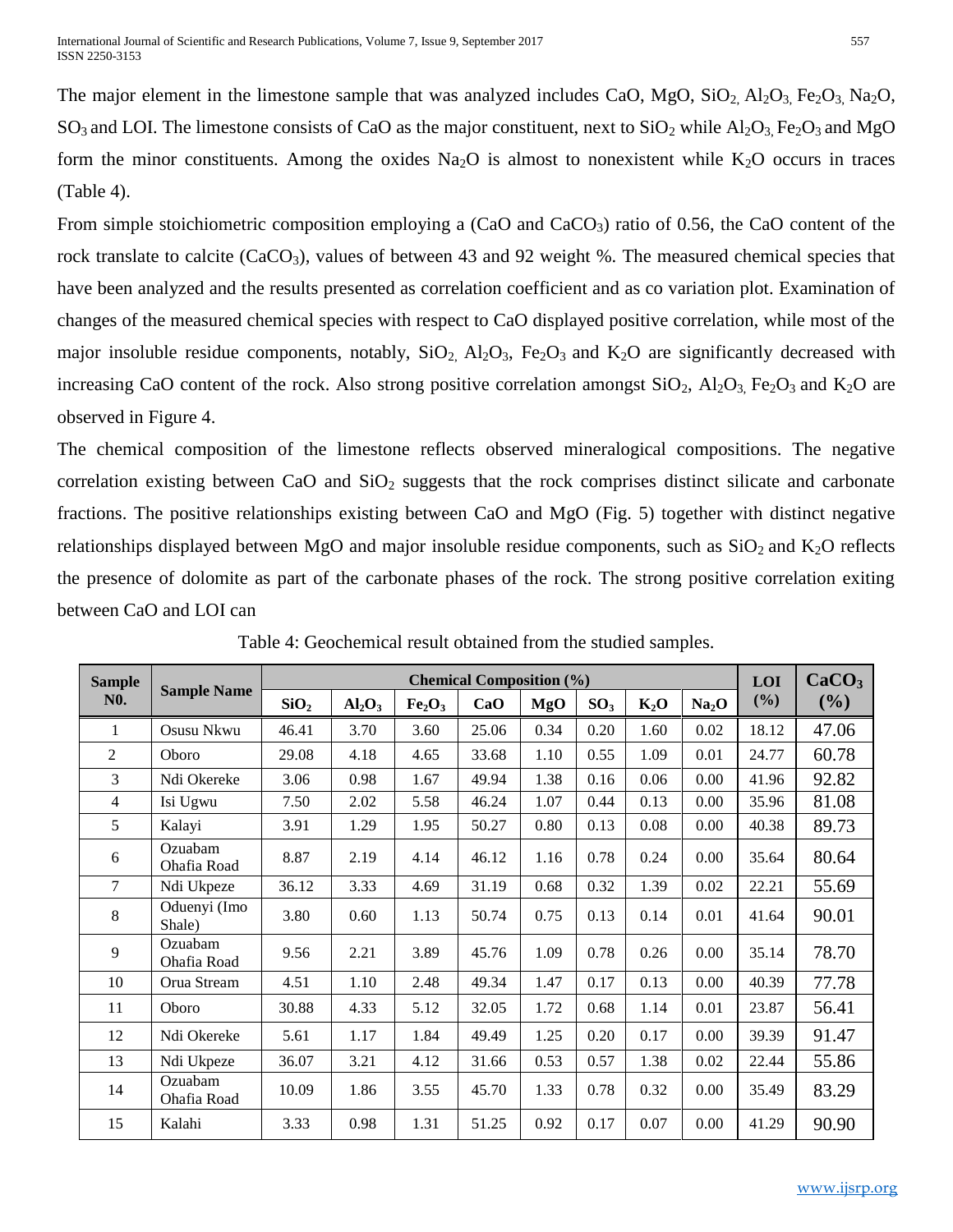| <b>A T 11</b><br>!gwu<br>101<br>$-Nd1$<br>191<br>$\overline{a}$<br>6.90<br>ാറ<br>$\sim$ $\sim$<br>$-$<br>$\Omega$<br>4 A*<br>0.00<br>46.90<br>36.5<br>10<br>1.38<br>1.VJ<br>∪.⊥J<br>T. T 1<br><b>1.14</b><br>$\sim \cdot \cdot$<br>Abam<br>U11 | 82.JO |
|------------------------------------------------------------------------------------------------------------------------------------------------------------------------------------------------------------------------------------------------|-------|
|------------------------------------------------------------------------------------------------------------------------------------------------------------------------------------------------------------------------------------------------|-------|

be explained by considering that a significant proportion, if not all of the LOI is due to the carbonate phase. The strong negative correlation existing between CaO and the various insoluble residues suggest the relevance of the alumino silicates in the evolutionary history of a rock. A similar observation was made during the study of the geochemical signatures of the Nsofang marble in the Mamfe Embayment of south eastern Nigeria (Ephraim, 2012). Furthermore, limestones of Ohafia Ozu Abam area, the corresponding to low  $Al_2O_3$  values measured in deposits of most of the studied locations having elevated concentrations of  $SiO<sub>2</sub>$  rule out the considerations of high detrital input in the limestones. Accordingly, significant amount of insoluble components such as  $SiO<sub>2</sub>$ ,  $Al_2O_3$ , Fe<sub>2</sub>O<sub>3</sub>, K<sub>2</sub>O and Na<sub>2</sub>O (Fig. 4) are most likely not sources from alumino silicate phase but probably introduced through skeletal remains given the fossiliferous nature of the limestones.



Fig. 4: Scattered plot diagrams of selected major elements and LOI ( $\mathbb{R}^2$ : coefficient of determination) of the analyzed limestones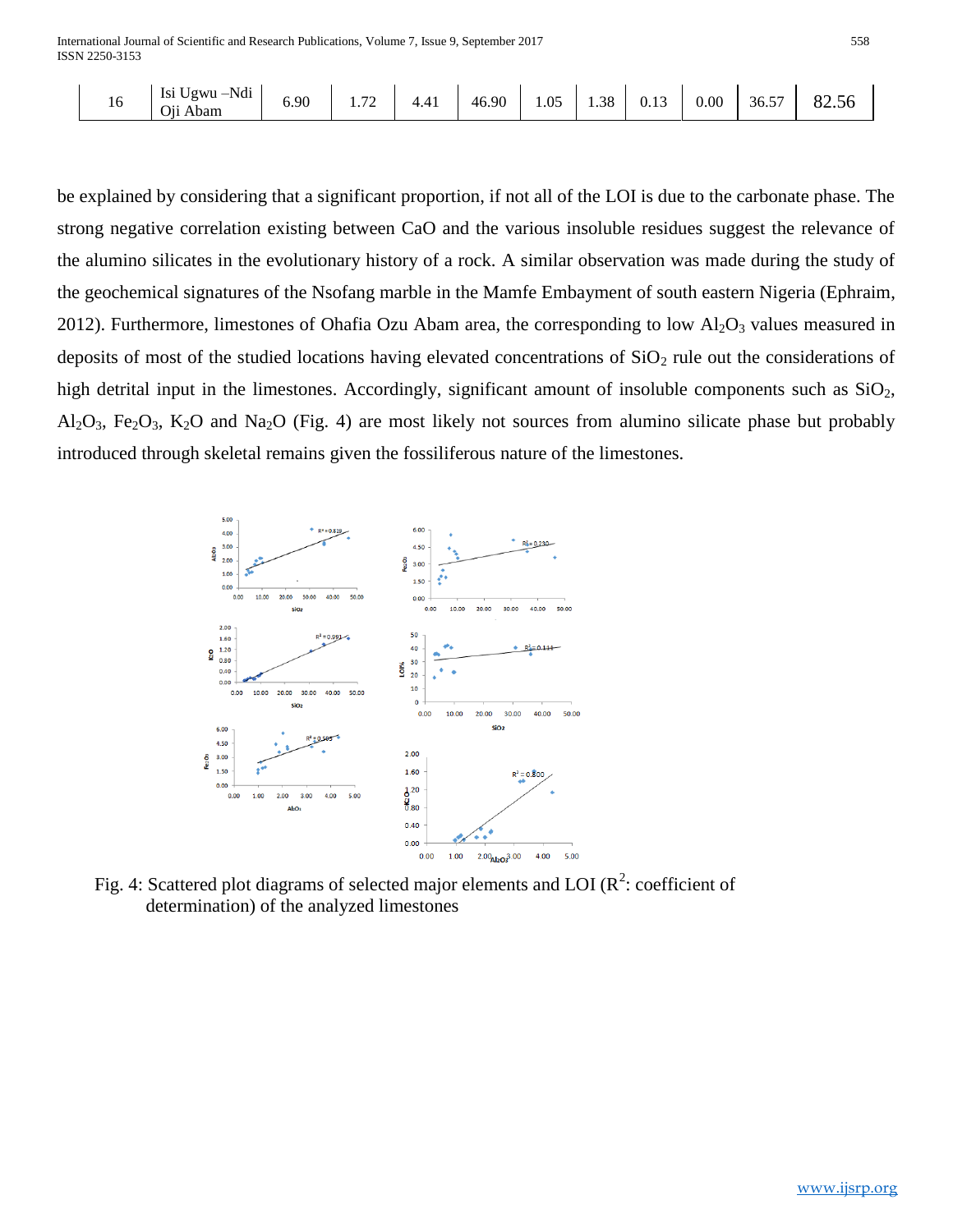International Journal of Scientific and Research Publications, Volume 7, Issue 9, September 2017 559 ISSN 2250-3153



 Fig. 5: Scattered plot diagrams of CaO versus selected major elements and respective coefficients of determination  $(R<sup>2</sup>)$  of the analyzed limestones.

Ibe and Ogezi (1997 and1999) worked on the chemical and industrial characteristics of the carbonate rocks of the Nsukka Formation in the Ohafia Area. Odumodu et al, (2015) discussed the characterization of diagenetic processes of the Late Maastrichtian to Danian limestone in Ohafia areas of Southeastern Nigeria.

#### **CONCLUSION**

Late Maastrichtian age on the basis of high abundance of the *Spinizoncolpites baculatus* and *Lonapertites marginatus* species, with co-occurrence of typical dinoflagellate cysts assemblage, such as, *Dinogymnium acuminatum*, *Senegalinium* sp., *Andalusiela* sp., and *Paleocystodinium* sp. Also, Paleocene age has been assigned based on high dominance of *Proxapertite operculatus*, with low occurrence of *Longapertites marginatus* and *Spinizonocolpites baculatus* species. This was further strengthened by the absence of a typical *Dinogymnium acuminatum,* in some samples. The individual pollens and spores described the limestone sediment depositional environments as marginal marine (near-shore/mangrove swamp).

The geochemical composition indicates significant amount of insoluble components such as  $SiO_2$ ,  $Al_2O_3$ ,  $Fe<sub>2</sub>O<sub>3</sub>$ , K<sub>2</sub>O and Na<sub>2</sub>O are most likely not sources from alumino silicate phase but probably introduced through skeletal remains given the fossiliferous nature of the limestones.

#### **REFERENCES**

Adekoya, J.A., Aluko, A.F. and Opeloye, S.A. (2011), Sedimentological characteristics of Ajali Sandstone in the Auchi environs of Anambra basin, Nigeria. *Ife J. Sci*., 13(2): 52-67.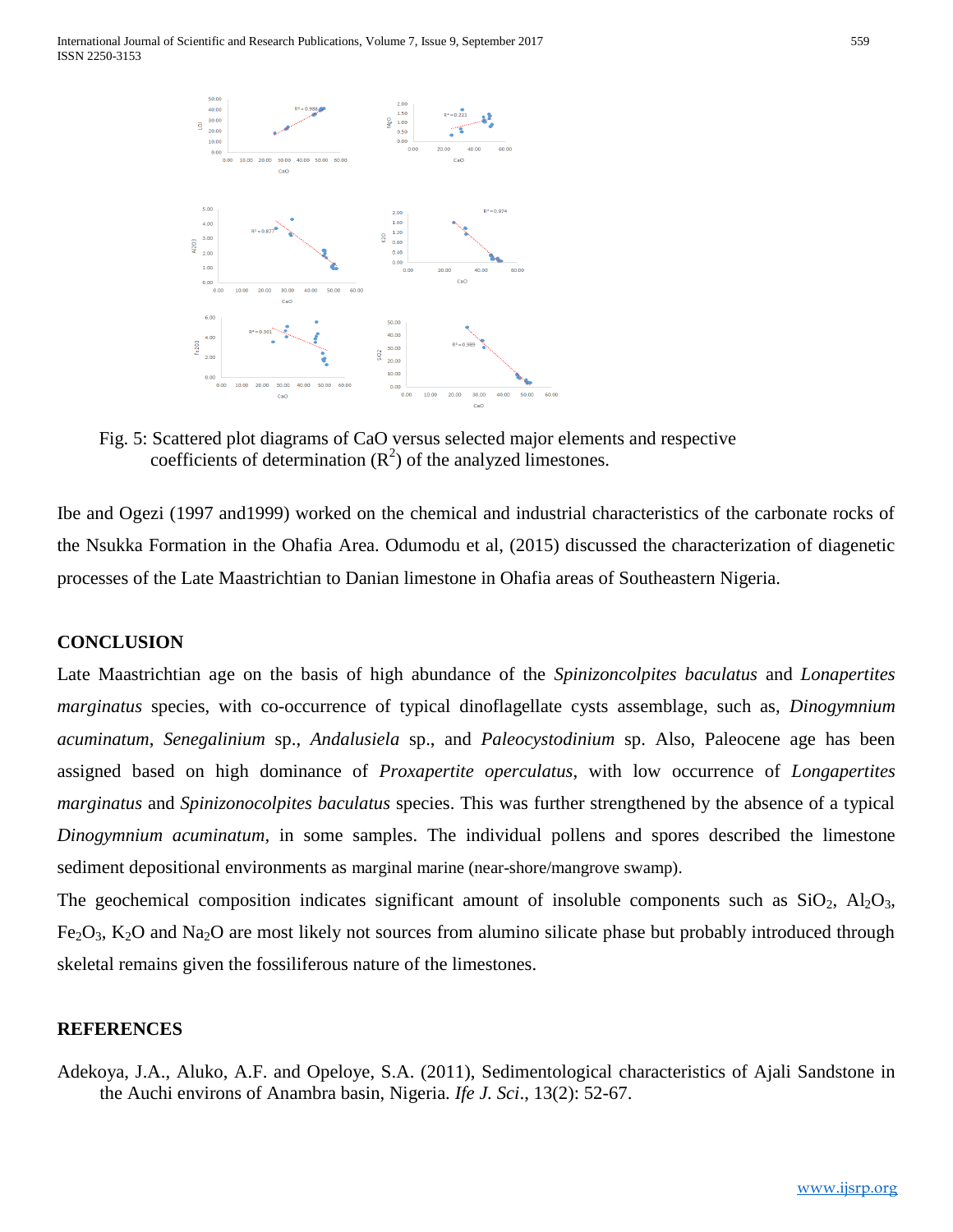- Ekwere, S. J., Esu, E. O., Okereke, C. S. and Akpan, E. B., 1994. Evaluation of Limestone in Obotme area, (Southeastern Nigeria) for Portland cement manufacture. Journal of Mining & Geology. Vol 30 (2), p.  $145 - 150$ .
- Ephraim, B. E. (2012). Investigation of the geochemical signatures and conditions of formation of metacarbonate rocks occurring within the Mamfe embayment of south-eastern Nigeria. Earth Sci. Res. SJ. Vol. 16, No. 2 (December, 2012): 39 - 56
- Ephraim,B.E. and Odumodu, C.F.R, 2015. Petrological and geochemical studies with insight into the industrial prospects of the Upper Maastrichtian –Paleocene limestone deposits in parts Southeastern Nigeria. (pg to be determined)
- Germeraad, J. H., Hopping, C. A. and Muller, J., 1968. Palynology of Tertiary sediments from tropical areas. Rev. Paleobot. Palynol. Vol. 6: pp 189 – 343.
- Ibe, K. K. and Ogezi, A. E., 1997. Chemical and industrial characteristics of the carbonate rock of the Late Maastrichtian Nsukka Formation in Ohafia Area of S.E Nigeria. 33rd Annual Conference. Nigerian Mining and Geosciences Society. Jos. 11
- Ibe, K.K. and Ogezi, A.E., 1999. Chemical and Industrial Characteristic of the Carbonate Rocks of the Late Maastrichtian Nsukka Formation in Ohafia Area of Southeastern Nigeria. Global Journal of pure and Applied Sciences, Vol 5(2), p. 234-240.
- Kumaran, K.P.N and Rajshekhar, C., 1992. Foraminiferal linnings' from the Late Cretaceous to Paleocene sediments of Ohafia- Ozu Abam area. Nigeria. Current Science, Vol. 62(3): 311-313
- Mbuk, I.N., Rao, V.R., and Kumaran, K.P.N., 1994. The Upper Cretaceous-Paleocen boundary in the Ohafia Ozu Abam area, Imo State, Nigeria. Journal of Mining and Geology, Vol 22, p. 105-113.
- Mckenzie,D., 1978. Some remarks on the Development of Sedimentary Basins. Earth and planetar Sci. lett, Vol.40, p.25-32.
- Mode, A. W. (2004). Ethology and paleoenvironmental significance of trace fossils from Cenomanian-Turonian sediments in the Upper Benue Trough. Nigeria. *Journal of Mining and Geology*, 29(2): 111—118.
- Mode, A.W., Odumodu, C.F.R., 2014. Lithofacies and Ichnology of the Late Maastrichtian –Danian Nsukka Formation in the Okigwe area, Anambra Basin, Southeastern Nigeria. Arabian Journal of Geosciences, ISSN 1866-7511
- Murat, R.C., (1972), Stratigraphy and paleogeography of the Cretaceous and lower Tertiary in southern Nigeria. In: African Geology (Ed. by Dessauvagie, T.F.J. and Whiteman, A.J.), 251-266. Ibadan University press, Ibadan, Nigeria.
- Nwajide, C.S (2005). Anambra basin of Nigeria: Synoptic basin analysis as a basis for evaluating its hydrocarbon prospectivity . In Okogbue, C. O (ed.) Hydrocarbon potentials of the Anambra basin; geology, geochemistry and geohistory perspectives. Great AP Express Publ., Ltd., Nsukka. pp.1 – 46.

Nwajide, C.S. 2013. Geology of Nigeria's Sedimentary Basins. CSS Bookshop Limited, Nigeria P.277-346